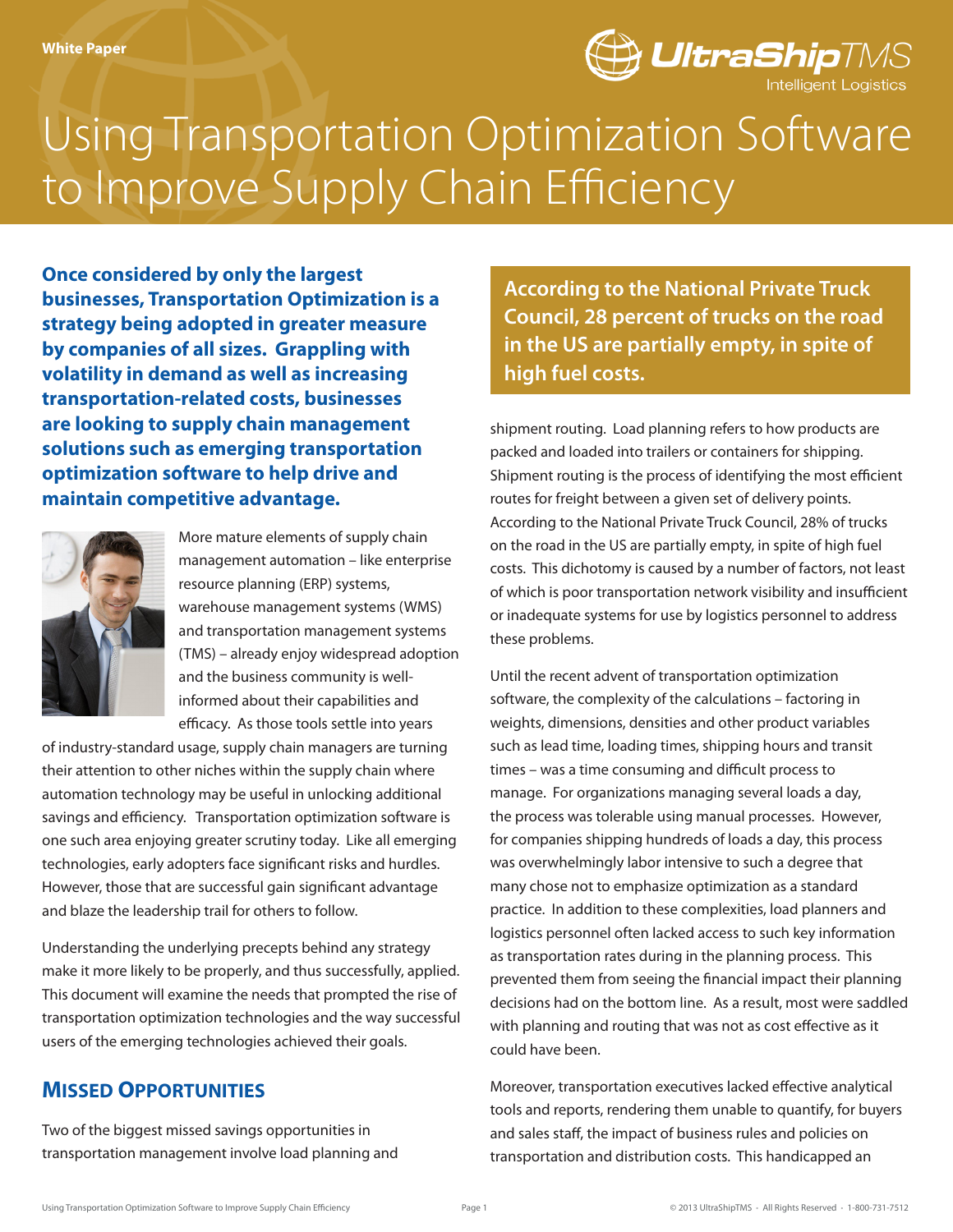

organization's ability to mitigate improper customer or supplier behaviors that cost their companies money.

All these factors together resulted in an unacceptably high frequency of underweight loads, out of route miles, late pickups/ deliveries, wasted transport costs and reduced profitability.

# **Automation Technologies to the Rescue**

Today, innovative, strategic-minded companies are overcoming these challenges using software known as transportation optimization systems to automate their daily shipment schedules. These applications quickly and efficiently build and route optimized loads for greater cost effectiveness, adding significant savings and improved on-time performance.

Best-in-class optimization tools fully integrate with Enterprise Resource Planning (ERP) ordering systems and TMS (Transportation Management Systems), processing anywhere from a dozen to many thousands of shipments– inbound or outbound – in a single pass, consolidating the loads, routes and deliveries for significant savings. Whether moving freight by truck, train, plane, ship or rail, today's leading optimization solutions are highly configurable and flexible enough to meet the needs of any business. Successfully implemented optimization software can deliver anywhere from 10 to 20 percent savings on shipping costs and logistics staff time.

So what is involved in the successful implementation of such technologies? How can an organization avoid the failed implementations which characteristically plague early adopters of disruptive technologies such as this?

#### **Documenting Procedures**

Implementation of a transportation optimization tool should begin with a comprehensive knowledge transfer process. Organizations should seek a provider with ample expertise in both logistics and IT to effectively complete the task of mapping out existing transportation processes and procedures via collaboration with their own team of logistics professionals. During this process, the provider and the company's logistics team should query the company's transportation and logistics

staff to extract the tribal knowledge they possess outside of any standardized processes.

This should include detailed review of shipment histories, which helps all parties better understand the scope and extent of the entire supply chain. The output of this knowledge transfer serves to uncover undocumented business processes the optimizer will have to address.

Next, the cross-functional group should map company locations, customers, vendors, products and the unique shipping rules for each. These rules would be programmed into the optimizer. By building company-specific processes into the system, information that may exist only in the minds of legacy users is captured, validated and, if proven effective, codified in the tool. This provides continuity of business rules and best practices that can be adhered to across the entire organization.

# **Integration and Configuration**



With the knowledge transfer portion of the implementation complete, bestin-class optimization software moves toward the integration and configuration process. Companies should perform due diligence to ensure any selected provider maintains sufficient expertise to ensure seamless integration with ERP

or order management systems and Transportation Management Systems (TMS).

A truly flexible and configurable optimization tool must be able to adapt to the unique requirements of any company's business. There are an endless number of permutations that an optimization tool may be called on to accommodate. For example, two producers of a very similar product may have very different locations, customer requirements and storage capacity in their warehouses requiring different pickup frequencies. Optimizers allow all of these variables to be built into the system, ensuring established standards are followed; no matter who is coordinating the shipping that day. The best optimization system is one that is fully flexible and expandable, allowing for the addition of as many constraints and filters as needed as business grows and changes.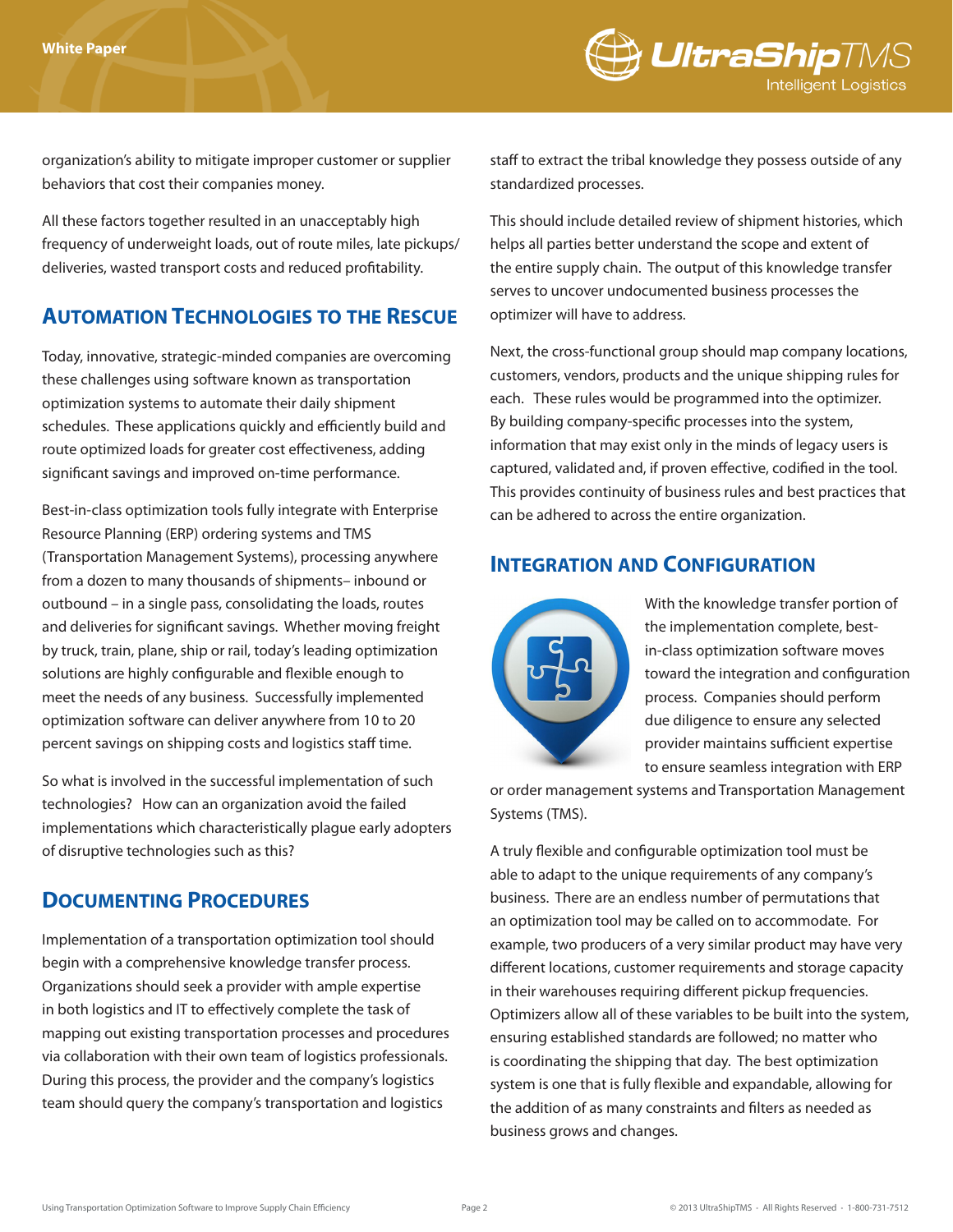



Even the most robust optimizer will be of little use if it is not seamlessly integrated with the TMS systems being used by most companies today. The optimization tool must provide clean orders to the TMS either through EDI or direct export, which can be quickly sent

to carriers to reserve trucks ahead of the competition. Fully integrated with a TMS, an optimizer works quickly and efficiently, reducing the need to rebuild loads and routes, increasing lead-time. Other benefits of integrating an optimizer into transportation management processes include:

- Reduced shipping costs and environmental impact
- Maximized truck utilization
- • Optimized mode selection, minimizing less-than-truckload shipments
- Reduced transit times and improved efficiencies via longer lead times
- Improved order processing efficiency
- Reduced carrier-missed deliveries, idle times and detention costs

# **The LoadFusion Optimizer from UltraShipTMS**

Built by the transportation and IT experts behind the acclaimed UltraShipTMS solution, LoadFusion not only helps improve shipping efficiency and reduce transportation costs, but it is also a powerful business tool that helps organizations with cost modeling and strategic business decisions. The optimization engine is offered as a standalone product or integrated as part of a complete UltraShipTMS solution.

LoadFusion is a proprietary optimization engine applying loading and routing algorithms to build and route shipments more quickly and efficiently. LoadFusion imports orders from existing ERP or order management systems, geo-coding the pickup and delivery points for the orders and clustering deliveries according to pre-set criteria. LoadFusion then builds loads, routes and stops with the fewest miles practical and allowable, efficiently comparing transportation modes and rates in near real-time.

In addition, it filters the loads against pre-set business constraints, such as customer and supplier preferences or seasonal variables. It does all of this in just a few seconds. When complete, users see the new list of consolidated orders in an easy-to-use interface with maps, allowing users to make adjustments, test additional filters or export it to a Transportation Management System (or third-party logistics provider) for tendering to carriers.

LoadFusion handles inbound and outbound orders across a company's entire operation. This also includes suppliers and customer locations. In addition, LoadFusion can handle complex routing, including single point to multipoint, multipoint to single point, and multipoint to multipoint.

# **Orders and Routes Right for the Shipping Industry**

Because LoadFusion is built by transportation experts, the optimization engine builds loads that are practical and right for shippers, carriers and drivers, as well as fully compliant with U.S. Department of Transportation regulations.

Once the optimization engine is run on customer orders, users see the results: how orders were consolidated, routes/miles saved, how deliveries were clustered and the viability of the new loads and routes. In the drag-and-drop interface, users can view details on stops, loads and can make adjustments to order grouping, timing and routing. In addition, the reports will show loaded and unloaded miles on the route, helping private fleet and dedicated carriers minimize empty miles. LoadFusion is also a powerful data repository, with extensive archives and reporting tools.

# **Powerful Business Planning Tool**

When considering locations for a new distribution facility, processing sample orders from potential sites through LoadFusion allows users to compare the transportation and handling cost differences. LoadFusion can also be used as a tool for business planners to determine how shipping costs will impact the pricing of goods, helping make informed decisions prior to a big capital investment.